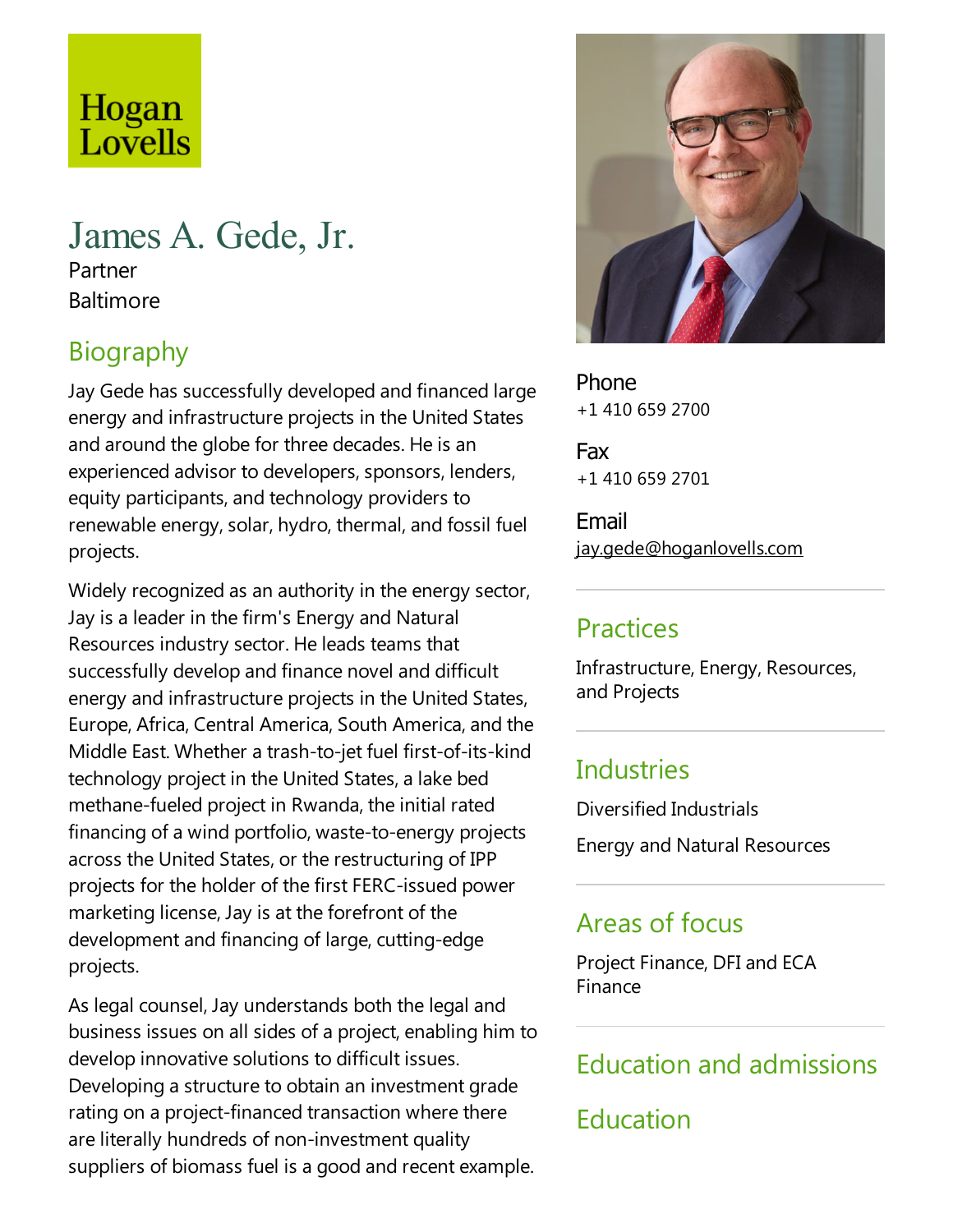Jay is not only a leader in the energy sector; he is a leader at Hogan Lovells. He has served as the Administrative Partner for the Baltimore Office, the Managing Partner of our Abu Dhabi office, the cofounder of our U.S. Renewable Energy practice, and one of the Co-Chairs of our international Energy group.

#### Representative experience

Counsel to technology provider and developer of first trash-to-jet fuel commercial scale project in the U.S.

Counsel to developers of coal projects in Panama and Kosovo.

Counsel to General Electric in connection with their equity investments in power projects in the U.S.

Counsel to TAQA in connection with the expansion, conversion of diesel to natural gas and the project financing of a power plant in Ghana.

Counsel to the Government of Rwanda in connection with a power plant using Lake Kivu methane as fuel.

Counsel to Parker Ranch in Hawaii in connection with its power project activities.

Assisted Citizens Power (the holder of the first FERC power marketing license) to restructure IPP projects across the U.S.

Representing NRG in connection with its negotiation of O&M contracts for afleet of wind turbines in the United States from a single turbine supplier.

# Awards and rankings

- **Energy: Renewable/Alternative, Legal 500 US, 2014**
- **Project Finance Magazine 2003 North American Deal** of the Year (Renewable Energy), 2003
- Who's Who in Executives and Professionals, 2003-2004

## Latest thinking and events

- **Hogan Lovells Publications** 
	- A Comparative Guide: Impact of COVID-19 on the

J.D., University of Maryland, Francis King Carey School of Law, with honors, 1982

B.A., Virginia Military Institute, with highest honors, 1979

#### **Memberships**

Member, National Association of Bond Lawyers

#### Bar admissions and qualifications

Maryland

## **Court admissions**

U.S. District Court, District of Maryland